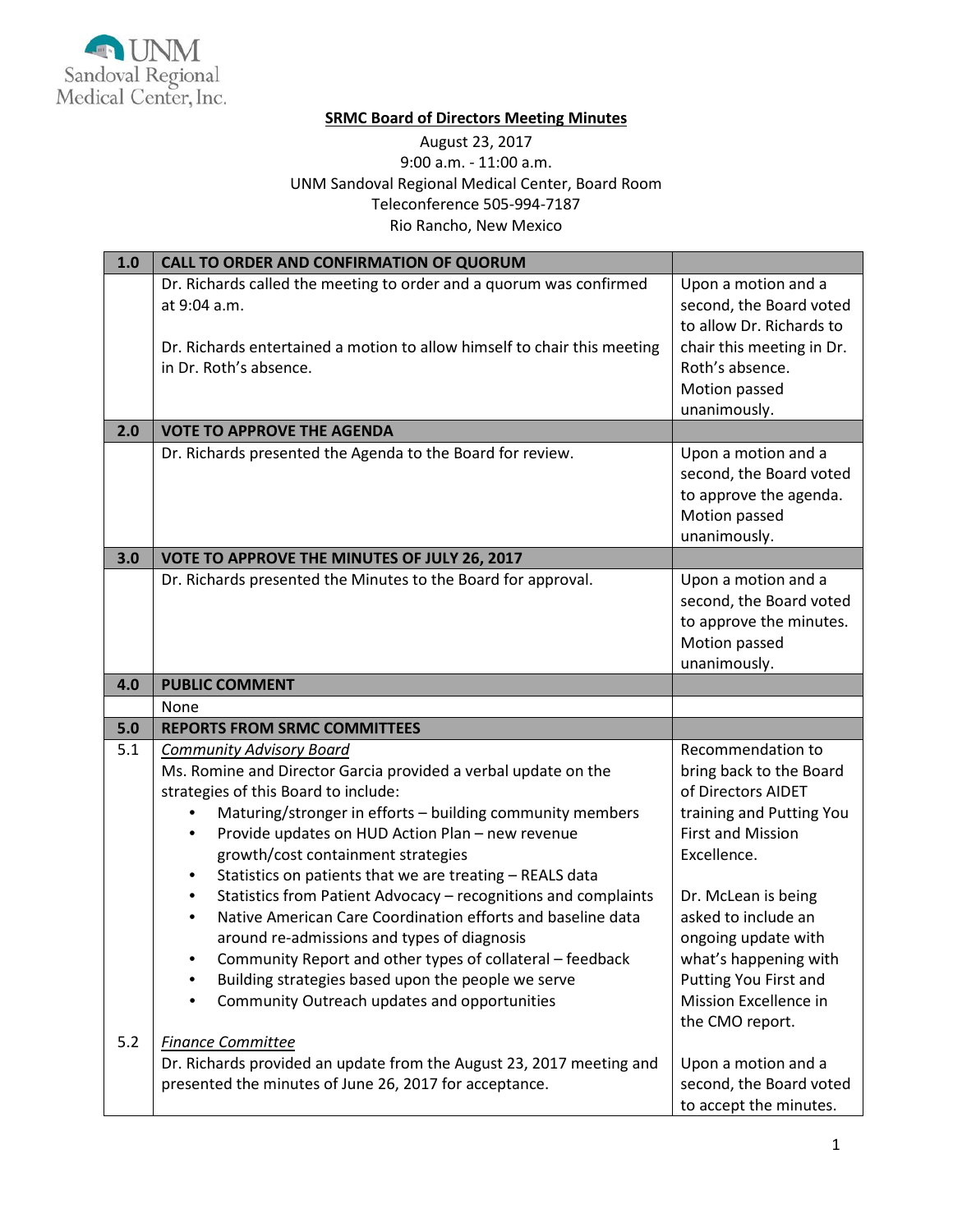|     |                                                                                                                                                                                                                                                                                                                                                                                                                          | Motion passed                                                                                                                                                                                                                    |
|-----|--------------------------------------------------------------------------------------------------------------------------------------------------------------------------------------------------------------------------------------------------------------------------------------------------------------------------------------------------------------------------------------------------------------------------|----------------------------------------------------------------------------------------------------------------------------------------------------------------------------------------------------------------------------------|
|     |                                                                                                                                                                                                                                                                                                                                                                                                                          | unanimously.                                                                                                                                                                                                                     |
| 6.0 | <b>FINANCIAL REPORT</b>                                                                                                                                                                                                                                                                                                                                                                                                  |                                                                                                                                                                                                                                  |
|     | Ms. Fernandez reviewed the SRMC Financial Dashboard for month<br>ended June 2017 and the financials for FY17 twelve months ending June<br>2017 (unaudited). Please refer to the August 23, 2017 financial<br>presentation for detailed information.                                                                                                                                                                      | Upon a motion and a<br>second, the Board voted<br>to accept the financials.<br>Motion passed<br>unanimously.                                                                                                                     |
|     |                                                                                                                                                                                                                                                                                                                                                                                                                          | Consider adding<br>benchmarks for<br>visits/physical space and<br>add a color indicator on<br>the status between YTD<br>and YTD budgeted.                                                                                        |
|     | <b>Board Comments/Questions</b>                                                                                                                                                                                                                                                                                                                                                                                          |                                                                                                                                                                                                                                  |
|     | Ms. Silva-Steele stated that Mr. McKernan officially resigned from this<br>Board effective August 14, 2017 as transition into his retirement.                                                                                                                                                                                                                                                                            | Accept as information                                                                                                                                                                                                            |
| 7.0 | <b>SRMC BOARD OF DIRECTORS INITIATIVES</b>                                                                                                                                                                                                                                                                                                                                                                               |                                                                                                                                                                                                                                  |
| 7.1 | <b>BoD Bylaws, Membership, Committees</b><br>Ms. Silva-Steele reviewed the proposed bylaw revisions, current<br>membership, membership considerations, and committee structure<br>with a recommendation that the Board plan a Fall retreat for the<br>purpose of<br>Strategic Planning for the Board<br>Committees and Succession planning<br><b>Healthcare Environment</b><br><b>Operating Plan Update</b><br>$\bullet$ | It was stated that the<br>Board needs to identify<br>the Boards mission<br>when reconsidering the<br>board structure.                                                                                                            |
| 7.2 | <b>Performance Incentive Policy</b><br>Ms. Bales presented the updated revised policy for managers, directors<br>and executives and stated that legal has reviewed this document.<br>Language was added to carve out the position of the CEO and to ensure<br>we are in compliance and have ethical conduct when putting this policy<br>into place.                                                                      | Request to add the<br>language, representing<br>the CEO incentive, that<br>this is approved by the<br>entire Board. Ms. Bales<br>will make the suggested<br>changes and bring back<br>to the next board<br>meeting for approval. |
| 8.0 | <b>CEO REPORT</b>                                                                                                                                                                                                                                                                                                                                                                                                        |                                                                                                                                                                                                                                  |
|     | Ms. Silva-Steele presented the CEO report and provided a verbal<br>update. The full report is included in the packet.                                                                                                                                                                                                                                                                                                    | Accept as information                                                                                                                                                                                                            |
| 9.0 | <b>CMO REPORT</b>                                                                                                                                                                                                                                                                                                                                                                                                        |                                                                                                                                                                                                                                  |
|     | Dr. McLean presented the CMO report and provided a verbal update to<br>include:<br>Trends<br>$\bullet$<br>New Provider Items<br><b>Surgical Services Expansion</b><br>Academic Engagement<br>٠<br><b>CMO Priorities</b>                                                                                                                                                                                                  | Accept as information                                                                                                                                                                                                            |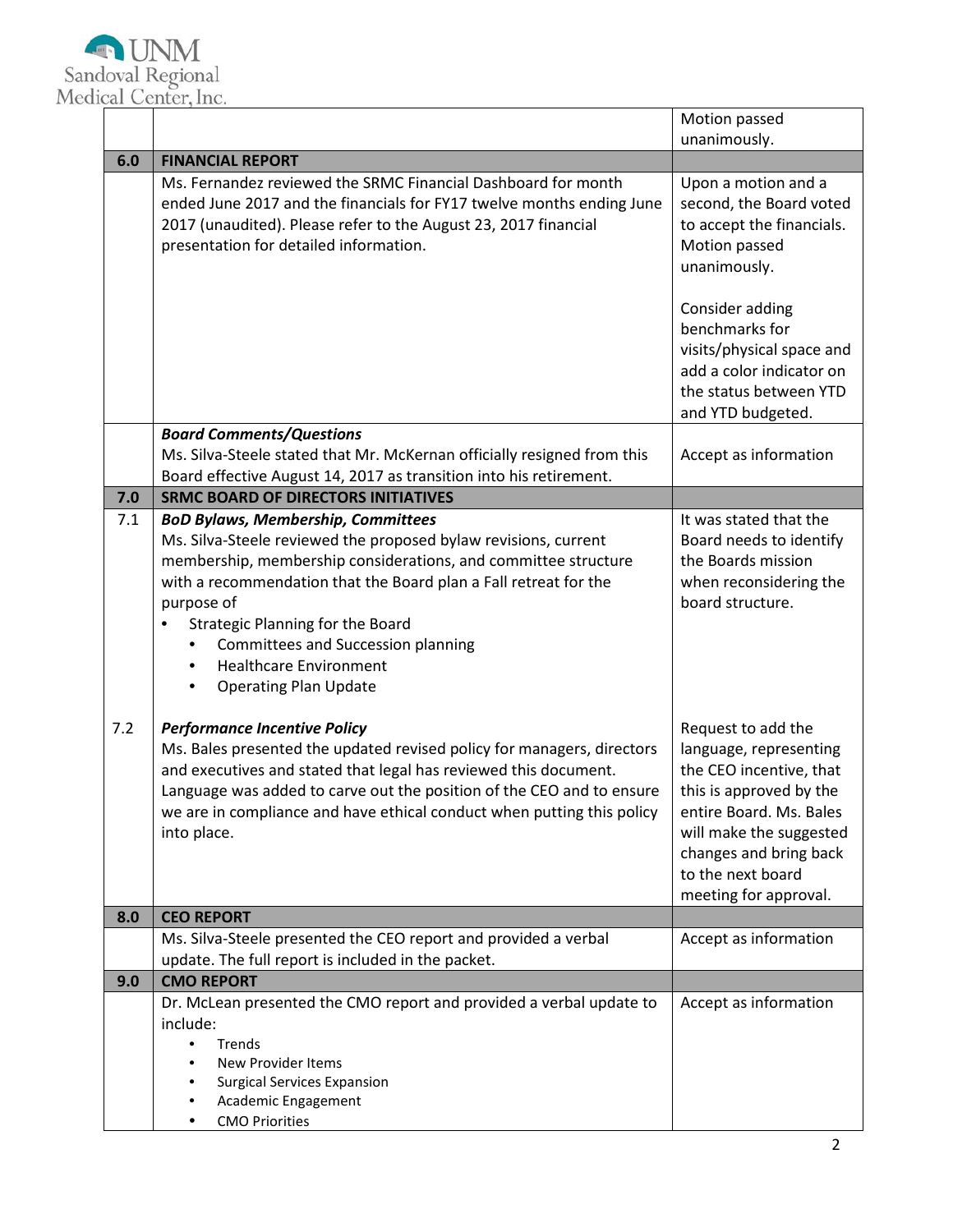| 10.0 | <b>CLOSED SESSION</b>                   |                                                                  |              |                                                  |  |  |  |
|------|-----------------------------------------|------------------------------------------------------------------|--------------|--------------------------------------------------|--|--|--|
|      |                                         | Motion was made to close the Open Session and convene in Closed  |              | Accept as information                            |  |  |  |
|      |                                         | Session; the motion was seconded and passed unanimously.         |              |                                                  |  |  |  |
| 11.0 | <b>RECONVENE IN OPEN SESSION</b>        |                                                                  |              |                                                  |  |  |  |
|      |                                         | Certification that those matters discussed in Closed Session and |              |                                                  |  |  |  |
|      | issuance of final action of such items. |                                                                  |              |                                                  |  |  |  |
|      |                                         |                                                                  |              |                                                  |  |  |  |
| 11.1 | <b>New Applicants</b>                   |                                                                  |              | Upon a motion and a                              |  |  |  |
|      | Coleman, Matthew, AA-C                  | Hospital Based/Anesthesiology                                    | <b>UNM</b>   | second, the Board voted                          |  |  |  |
|      | Lacerda, Gwen Nicole, MD                | Medicine/Physical Medicine & Rehabilitation                      | <b>UNMMG</b> | to approve New                                   |  |  |  |
|      | Pruett, Kimberly, MD                    | Hospital Based/Emergency Medicine                                | <b>UNM</b>   | Applicants for Lam thru<br>Miller. Motion passed |  |  |  |
|      | Sandoval, Andrea, MD                    | Hospital Based/Anesthesiology                                    | <b>UNM</b>   | unanimously.                                     |  |  |  |
| 11.2 | Zhou, Jain, MD                          | <b>Hospital Based/Pathology</b>                                  | <b>UNM</b>   |                                                  |  |  |  |
|      | <b>Reappointments</b>                   |                                                                  |              | Upon a motion and a                              |  |  |  |
|      | Alba, Frances, MD                       | Surgery/Urology                                                  | <b>UNM</b>   | second, the Board voted                          |  |  |  |
|      | Appenzeller, Peter, MD                  | <b>Hospital Based/Pathology</b>                                  | <b>UNM</b>   | to approve                                       |  |  |  |
|      | Buendia, Francisco, MD                  | Hospital Based/Anesthesiology                                    | <b>UNM</b>   | reappointments for<br>Abbott thru Williams.      |  |  |  |
|      | Burns, Sarah, DO                        | <b>Hospital Based/Hospitalist</b>                                | <b>UNM</b>   | Motion passed                                    |  |  |  |
|      | Buscemi, Stephen, CNP                   | Medicine/Sleep Medicine                                          | <b>UNMMG</b> | unanimously.                                     |  |  |  |
|      | Chavez, Leslie, MD                      | Medicine/Psychiatry                                              | <b>UNM</b>   |                                                  |  |  |  |
|      | Cheema, Tahseen, MD                     | Surgery/Orthopedics                                              | <b>UNM</b>   |                                                  |  |  |  |
|      | Clark, Douglas, MD                      | <b>Hospital Based/Pathology</b>                                  | <b>UNM</b>   |                                                  |  |  |  |
|      | Fair, Joanna, MD                        | <b>Hospital Based/Radiology</b>                                  | <b>UNM</b>   |                                                  |  |  |  |
|      | Ford, Hilary, MD                        | Hospital Based/Anesthesiology                                    | <b>UNM</b>   |                                                  |  |  |  |
|      | Gehlert, Rick, MD                       | Surgery/Orthopedics                                              | <b>UNM</b>   |                                                  |  |  |  |
|      | Gibb, James, MD                         | Medicine/Nephrology                                              | <b>UNM</b>   |                                                  |  |  |  |
|      | Goldfarb, Bridget, CNP                  | Hospital Based/Anesthesiology                                    | <b>UNMMG</b> |                                                  |  |  |  |
|      | Hanson, Joshua, MD                      | <b>Hospital Based/Pathology</b>                                  | <b>UNM</b>   |                                                  |  |  |  |
|      | Henry, Kevin, MD                        | Medicine/Family Medicine                                         | <b>UNM</b>   |                                                  |  |  |  |
|      | Ingall, Glynnis, MD                     | <b>Hospital Based/Pathology</b>                                  | <b>UNM</b>   |                                                  |  |  |  |
|      | Lapham-Simpson, Courtney, MD            | Hospital Based/Emergency Med                                     | <b>UNM</b>   |                                                  |  |  |  |
|      | Martin, Nancy, MD                       | Medicine/Psychiatry                                              | <b>UNM</b>   |                                                  |  |  |  |
|      | Miller, Justin, MD                      | Medicine/Internal Med                                            | <b>UNM</b>   |                                                  |  |  |  |
|      | Ram, Harish, MD                         | Hospital Based/Anesthesiology                                    | <b>UNM</b>   |                                                  |  |  |  |
| 11.3 | Robertson, Joshua, MD                   | <b>Hospital Based/Radiology</b>                                  | <b>UNM</b>   |                                                  |  |  |  |
|      | Romo, Paul, MD                          | Medicine/Psychiatry                                              | <b>UNM</b>   | Accept as information                            |  |  |  |
|      | Roscosky, Jessica, PA-C                 | Surgery/Neurosurgery                                             | <b>UNMMG</b> |                                                  |  |  |  |
|      | Rosenbaum, Lizabeth, MD                 | <b>Hospital Based/Pathology</b>                                  | <b>UNM</b>   |                                                  |  |  |  |
|      | Rusk, Barbara, AA-C                     | Hospital Based/Anesthesiology                                    | <b>UNM</b>   |                                                  |  |  |  |
|      | Sibbitt, Wilmer, MD                     | Medicine/Rheumatology                                            | <b>UNM</b>   |                                                  |  |  |  |
|      | Sowar, Kristina, MD                     | Medicine/Psychiatry                                              | <b>UNM</b>   |                                                  |  |  |  |
|      | Tandberg, Steven, MD                    | <b>Hospital Based/Radiology</b>                                  | <b>UNM</b>   |                                                  |  |  |  |
|      | Wilks, Matthew, MD                      | Hospital Based/Emergency Med                                     | <b>UNM</b>   |                                                  |  |  |  |
|      | Yen, Tony, MD                           | Hospital Based/Anesthesiology                                    | <b>UNM</b>   |                                                  |  |  |  |
|      | Zamora, Eleana, MD                      | Med/Infec Disease/ Crit Care/ Intern Med Core                    | <b>UNM</b>   |                                                  |  |  |  |